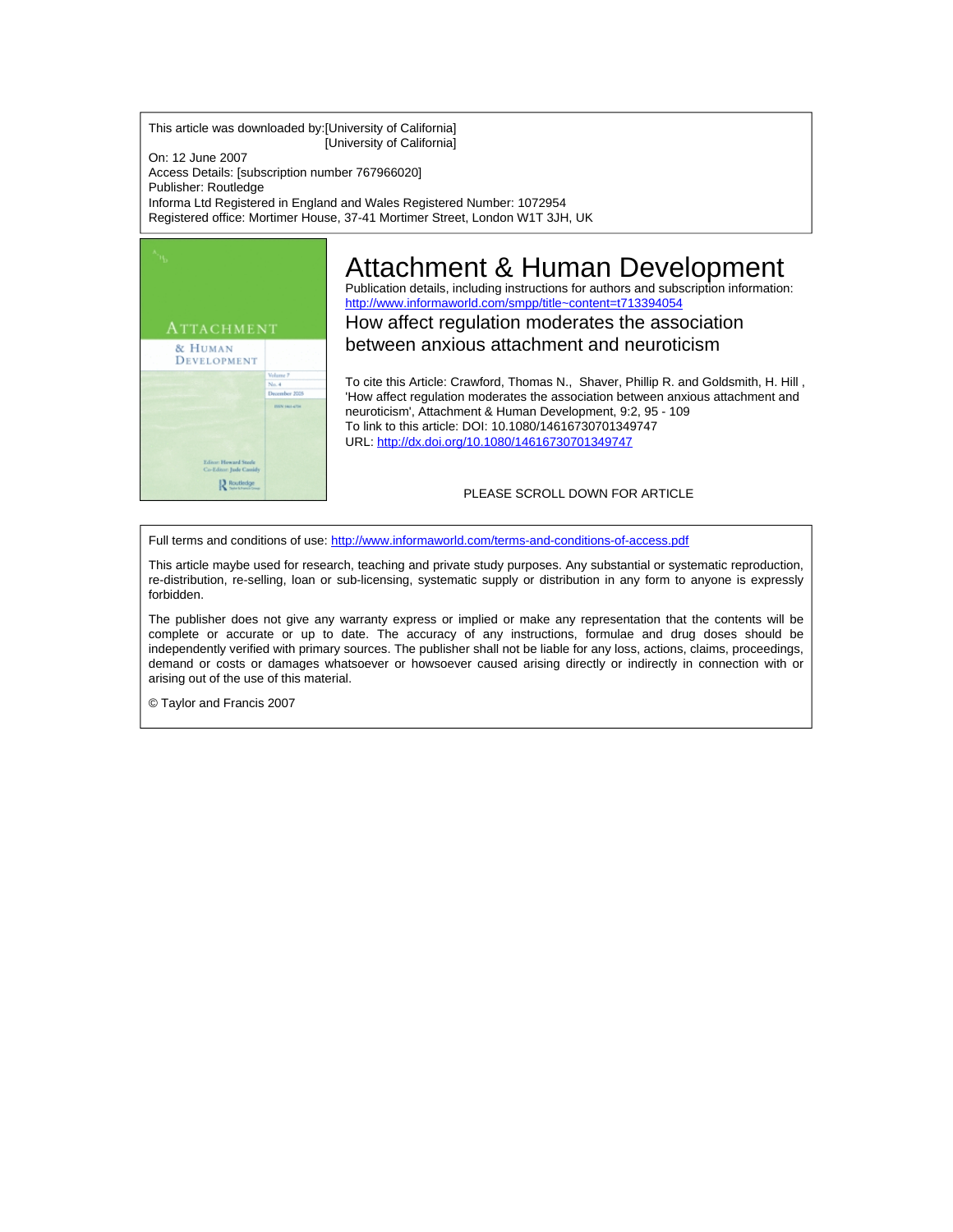# How affect regulation moderates the association between anxious attachment and neuroticism

# THOMAS N. CRAWFORD<sup>1</sup>, PHILLIP R. SHAVER<sup>2</sup>, & H. HILL GOLDSMITH<sup>3</sup>

 $^1$ Columbia University and New York State Psychiatric Institute, USA,  $^2$ University of California, Davis, USA, and <sup>3</sup>University of Wisconsin-Madison, USA

# Abstract

Correlations between anxious attachment and neuroticism (usually about .40 to .50) prompt questions about whether self-reported anxious attachment captures a key construct in attachment theory or if it reflects a more general personality trait instead. A college sample of late adolescents and young adults  $(N = 287)$  was used to show that questionnaire measures of neuroticism and anxious attachment do not have a simple linear association; instead, neuroticism and anxious attachment have a more complex dynamic relationship that is moderated by avoidant attachment, an attachment style that reflects an interpersonally derived strategy for affect regulation. The association between neuroticism and anxious attachment is further moderated by conscientiousness, a personality trait that may reflect a more biologically mediated system of affect regulation. These separate moderating effects and the different affect regulation systems they reflect are discussed in the context of longstanding debates about how personality traits and attachment styles influence each other.

Keywords: Attachment anxiety, avoidance, neuroticism, conscientiousness, affect regulation

# Introduction

Bowlby's (1969/1982, 1973, 1980) attachment theory can be used to understand how people feel insecure in close relationships, how emotional distress is regulated within such relationships, and how both influence the development of personality. The first goal of this paper is to clarify how self-reported attachment anxiety in romantic relationships is related to neuroticism, a key dimension of personality now recognized in most contemporary theories of personality (Caspi  $\&$  Shiner, 2006). A second goal is to show how interpersonal strategies people adopt to regulate distress in close relationships serve to moderate the association between attachment anxiety and neuroticism. This paper also discusses how most contemporary personality theories hypothesize a separate dimension of conscientiousness, which broadly reflects people's tendencies to be attentive vs. distractible, persistent vs. unreliable, and orderly vs. careless. This paper's third goal is to describe ways in which conscientiousness pertains to affect regulation and to show that it also moderates the association between neuroticism and attachment anxiety.

Correspondence: Dr. Thomas Crawford, Children in the Community Study, 100 Haven Avenue, Suite 31F, New York, NY 10032, USA. Tel: 212 229 0342. Fax: 212 229 0398. E-mail: crawfor@pi.cpmc.columbia.edu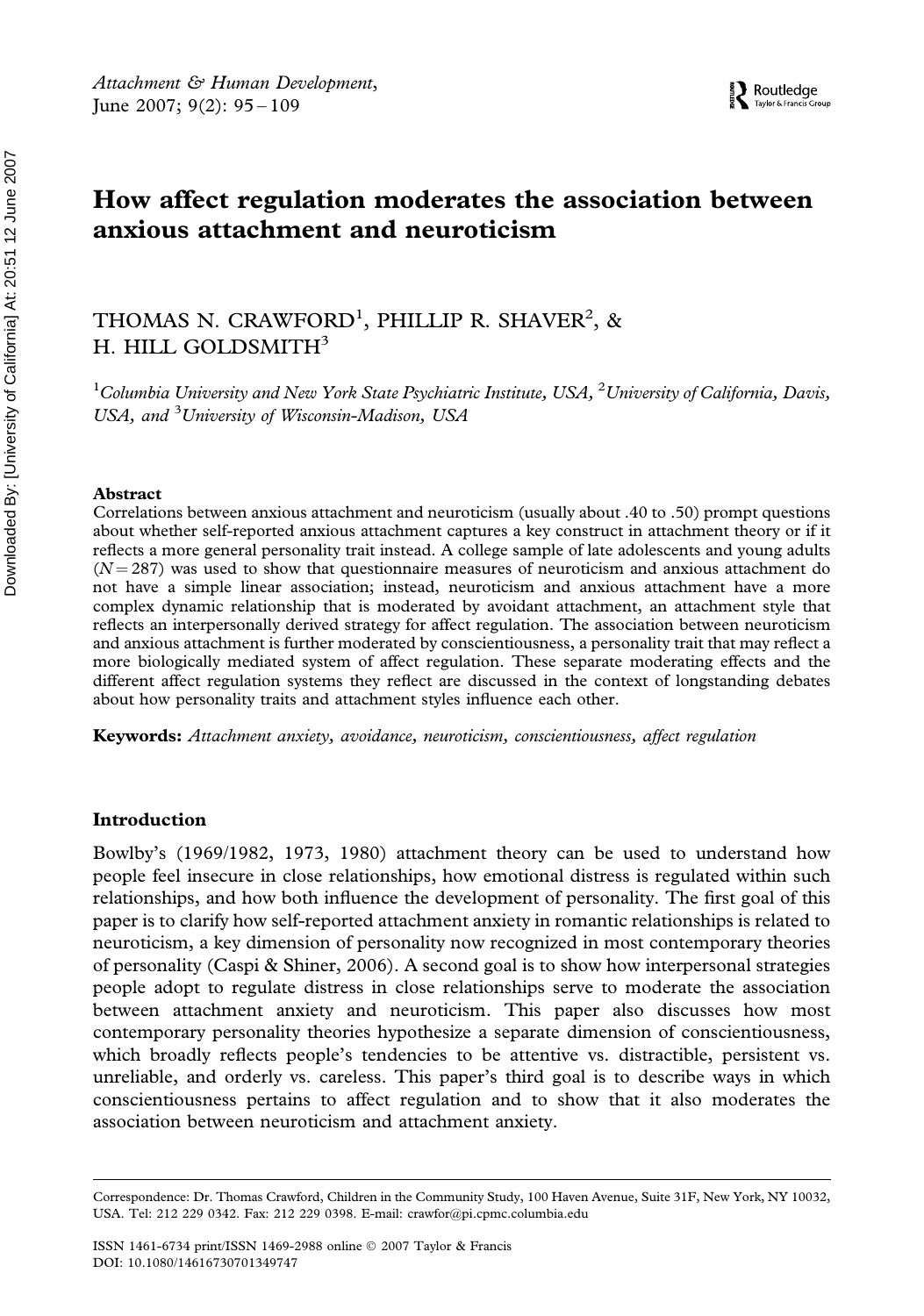#### Attachment insecurity in adults

In romantic relationships self-reported attachment insecurity has been shown to vary on separate dimensions of anxious and avoidant attachment (Brennan, Clark, & Shaver, 1998; Mikulincer, Shaver, & Pereg, 2003). Anxious attachment involves worry about being abandoned or rejected by others, and avoidant attachment involves discomfort with closeness and dependence. Brennan et al. (1998) argued that anxious and avoidant attachment in adolescents and adults are conceptually analogous to similar dimensions observed in infants by Ainsworth, Blehar, Waters, & Wall (1978, Figure 10, p. 102). Nevertheless, there are differences in the kinds of social relationships targeted by the corresponding literatures (child – parent vs. adult – adult) and the measurement techniques they use. Research on romantic relationships relies on self-report questionnaires that assess insecurity using dimensionally defined attachment ''styles.'' Even though dimensional assessments of attachment patterns in infants are plausible (Connell & Goldsmith, 1982; Fraley & Spieker, 2003; Thompson, Connell, & Bridges, 1988), child – caregiver relationships are usually classified into attachment categories or ''types'' using laboratory procedures such as the Strange Situation (Ainsworth et al., 1978). The Adult Attachment Interview (AAI; George, Kaplan, & Main, 1985) is also used to classify how child – caregiver relationships are internalized in adolescents and adults based on how they remember and describe their relationships with primary caregivers during childhood.

Most attachment researchers are familiar with debates over conceptual and methodological differences between these separate research traditions (Bartholomew & Shaver, 1998; Shaver & Mikulincer, 2002a, 2002b, 2004). Among other issues, investigators from the AAI and Strange Situation traditions question whether self-report questionnaires provide an adequate measure of attachment (e.g., Crowell & Treboux, 1995; Waters, Crowell, Elliott, Corcoran, & Treboux, 2002). Critics have argued that correlations between anxious attachment and personality traits are too high, thereby raising questions about the discriminant validity of the attachment construct.

The present article specifically addresses whether self-reported anxious attachment can be meaningfully distinguished from neuroticism, one of the broad personality traits hypothesized in the Five Factor Model of personality (Goldberg, 1992; John & Srivastava, 1999; McCrae & Costa, 1999). Neuroticism encompasses lower order facets of anxiousness, depression, self-consciousness, impulsiveness, and vulnerability, and it corresponds broadly to the construct of negative affectivity investigated in temperament research (Caspi & Shiner, 2006; Rothbart & Bates, 1998). The present research focuses on differences in affect regulation strategies hypothesized in attachment theory to clarify how neuroticism and attachment anxiety overlap but nevertheless remain distinct constructs.

# Attachment and neuroticism

Some evidence already exists showing that anxious attachment can be differentiated from neuroticism. For instance, correlations between these variables rarely exceed .50, thus indicating that variation in one measure accounts for no more than 25% of the variation in the other (Shaver & Mikulincer, 2004). In questionnaire studies and laboratory experiments, anxious attachment has outperformed neuroticism as a predictor of relationship quality and attachment-related psychological processes when both variables were entered into regression models (e.g., Mikulincer, Gillath, & Shaver, 2002; Noftle & Shaver, 2006). Nevertheless, the association between anxious attachment and neuroticism is strong enough and theoretically important enough to merit further investigation and clarification.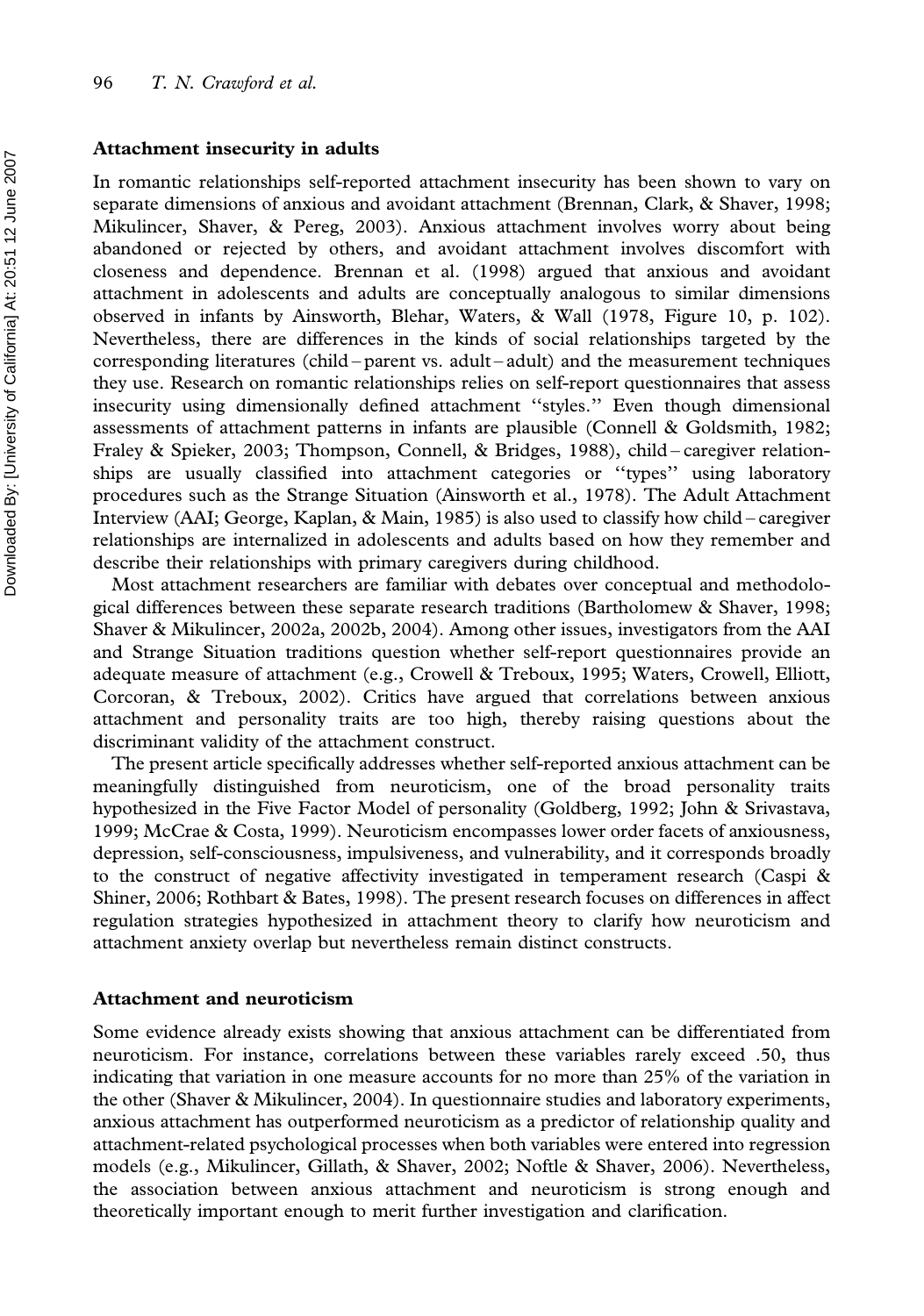Anxious attachment and neuroticism could be correlated because attachment anxiety is a form of neuroticism. Factor analyses of the lower-order facets of neuroticism show that people predisposed to one type of negative emotion are usually prone to other negative emotions (Clark, Watson, & Mineka, 1994; Tellegen, 1985), perhaps making the same people susceptible to insecurity about relationships as well. The link between attachment and neuroticism was suggested in a recent twin study (Crawford, Livesley, Jang, Shaver, Cohen, & Ganiban, 2007) investigating anxious attachment and emotional dysregulation, a broadly defined dimension of personality disorder that corresponds closely with neuroticism (Jang & Livesley, 1999; Schroeder, Wormworth, & Livesley, 2002). The connection between attachment anxiety and emotional dysregulation was indicated when these variables both loaded on the same higher-order factor (Crawford et al., 2007). Attachment anxiety was found to be heritable in this study, with genetic factors accounting for 40% of its variance. Furthermore, genetic effects explained much of the association between attachment anxiety and emotional dysregulation. On average, genetic factors accounted for 63% of the correlation between these variables. Avoidant attachment, in contrast, was unrelated to genetic factors and loaded onto a separate dimension of personality disorder that indexes inhibitedness. Although these preliminary findings need to be replicated in other samples, they suggest that it is plausible that heritable effects influencing neuroticism could also explain some of the variance in anxious attachment.

From another perspective, anxious attachment reflects worry about being rejected or abandoned that usually occurs under specific social circumstances. Anxious attachment may be pronounced in close relationships with parents or romantic partners but appear much less salient in relationships that are not as close. Also, anxious attachment may not pertain to situations that do not involve close relationships (e.g., academic testing) where neuroticism might still be relevant. As such, anxious attachment differs from the general predisposition to negative emotions measured as neuroticism. Furthermore, anxious attachment may be most evident when emotional distress or some other threatening experience triggers reactions and behaviors that researchers have attributed to the attachment system (Mikulincer & Shaver, 2003). Once these interpersonal behaviors are activated, people normally seek proximity to caregivers or romantic partners who can soothe them or provide emotional support. Given how anxious attachment is woven into this interpersonal form of affect regulation, it may not be accurate to characterize it as a variant or subtype of neuroticism.

### Attachment and co-regulation of affect

Rather than having a simple linear association, we propose that anxious attachment and neuroticism have a more dynamic connection that hinges on how negative affect is regulated in relationships with parents, close friends, and romantic partners. In attachment theory, the child and caregiver are viewed as acting together to co-regulate the child's affect: the child seeking emotional comfort when distressed and the caregiver supplying it when needed (Mikulincer et al., 2003). Depending on the availability and responsiveness of the caregiver, co-regulation of affect is ''internalized'' by the child and then gradually develops into a capacity for self-regulation of affect. When caregivers are unavailable or unresponsive, children often adopt what attachment theorists call secondary attachment strategies to regulate negative affect. Children and adolescents with an anxious attachment pattern typically adopt hyperactivating strategies (Cassidy  $\&$  Kobak, 1988) that cause them to be perpetually on the alert for threats, separations, and betrayals by attachment figures. Hyperactivating strategies may involve excessive proximity seeking that is intended to reduce attachment anxiety but tends to elicit thoughts and expectations that exacerbate it instead.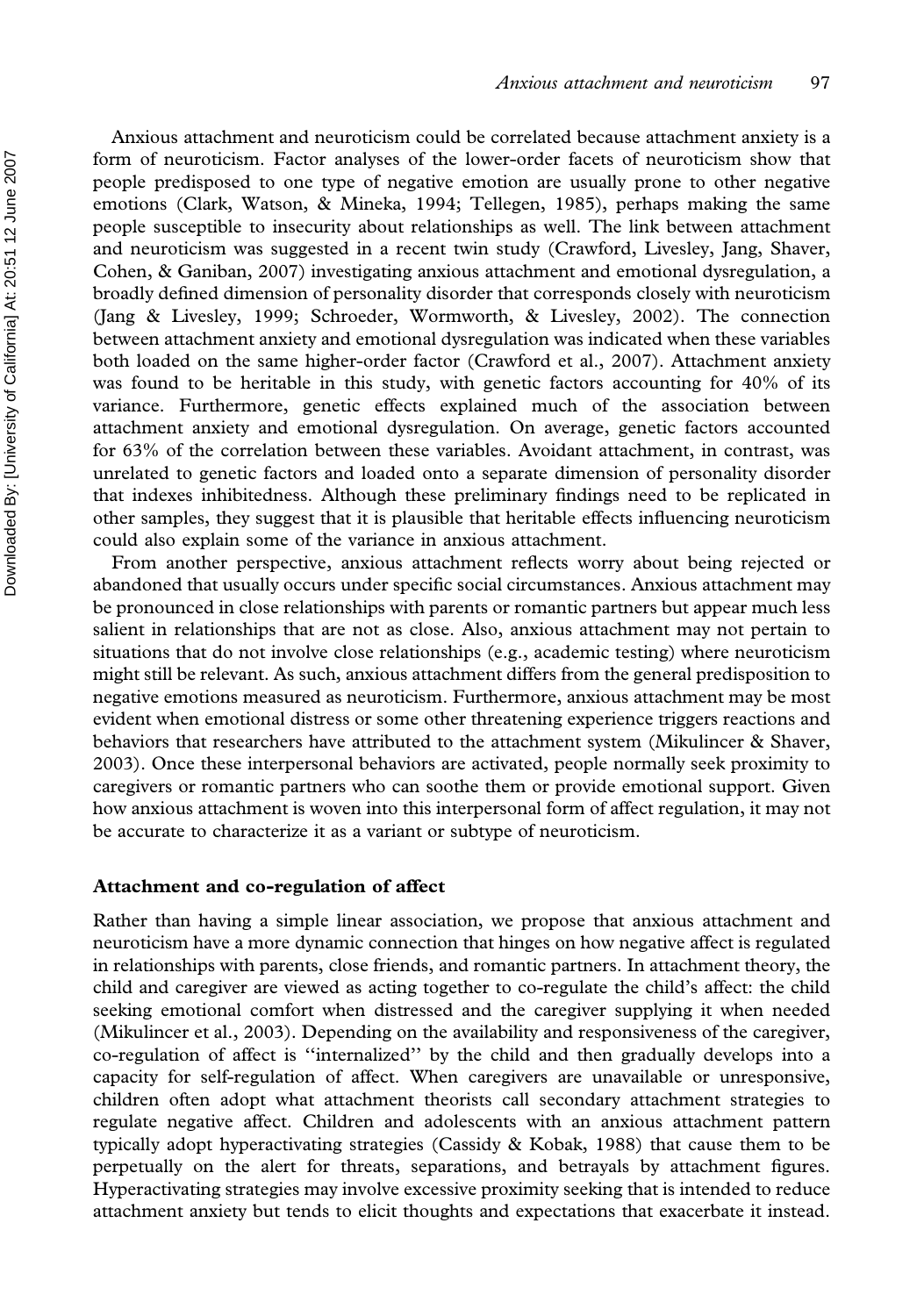In contrast, young people with an avoidant attachment style usually adopt deactivating strategies (Cassidy & Kobak, 1988) that limit close contact with primary caregivers and down-regulate emotional distress. Young people use this strategy to protect themselves from feeling unwanted or rejected by attachment figures who are aloof or emotionally unavailable. Insofar as avoidant attachment and deactivating strategies dampen emotional distress, they may have an attenuating effect on the association between neuroticism and anxious attachment.

# Other forms of affect-regulation

Regulatory functions of the nervous system have been considered in research dating as far back as Pavlov. In the contemporary temperament literature, Rothbart and colleagues (Rothbart, Ahadi, Hershey, & Fisher, 2001; Rothbart, Ellis, Rueda, & Posner, 2003) have identified a higher-order factor labeled effortful control that reflects children's capacities to plan behavior, inhibit inappropriate responses, and focus and shift attention. Effortful control plays a central role in emotion regulation (Eisenberg, Fabes, Guthrie, & Reiser, 2000; Eisenberg & Morris, 2002), which can be achieved in part by control over attention, motivation, behavior, and cognition. Effortful control is thought to reflect willful control and thus differs from other less voluntary forms of behavioral inhibition (e.g., low extraversion) (Eisenberg, Smith, Sadovsky, & Spinard, 2004; Nigg, 2000). Individual differences in effortful control and emotion regulation may be related to biological differences in executive attentional systems in the anterior attention network in the midprefrontal cortex (Gillath, Bunge, Shaver, Wendelken, & Mikulincer, 2005; Rueda, Posner, & Rothbart, 2004). Some forms of effortful control appear in development as early as 6-months old and then increase markedly during the preschool years. Effortful control continues to develop as its neural underpinnings mature throughout childhood and early adulthood (Eisenberg, Spinrad, et al., 2004; Murphy, Eisenberg, Fabes, Shepard, & Guthrie, 1999; Posner & Rothbart, 1998; Williams, Ponesse, Achacar, Logan, & Tannock, 1999).

Ahadi and Rothbart (1994) suggest a developmental connection between early appearing processes of effortful control and subsequent personality structure hypothesized in the Big Five model of personality. Conceptually, effortful control corresponds most to the conscientiousness dimension (Caspi & Shiner, 2006), even though effortful control may be a somewhat broader construct (Kohnstamm, Zhang, Slotboom, & Elphick, 1998). When assessed in adolescents and adults, conscientiousness reflects differences in people's tendencies to be responsible, attentive, persistent, orderly, and planful. The low end of this personality dimension reflects tendencies to be irresponsible, unreliable, careless, and distractible. These personality traits clearly overlap with differences in people's capacities to plan behavior, inhibit inappropriate responses, and focus and shift attention that are encompassed in effortful control. Correlations between conscientiousness scores and subscales indexing effortful control (mean  $r = .48$ , range  $= .27$  to .66) document the empirical association between these variables (Halverson et al., 2003).

At present there have been few studies examining the biological basis of conscientiousness (Stough, Donaldson, Scarlata, & Ciorciari, 2001), thus contrasting with research that hypothesizes specific associations between effortful control and attentional systems in the midprefrontal cortex. The available twin studies show that conscientiousness and effortful control are both moderately heritable (Jang, Livesley, & Vernon, 1996; Yamagata, Takahashi, Kijima, Maekawa, Ono, & Ando, 2005), thus suggesting a biological mechanism underlying these dimensions of personality and temperament. However, it is currently unclear whether these variables are influenced by a common set of genes.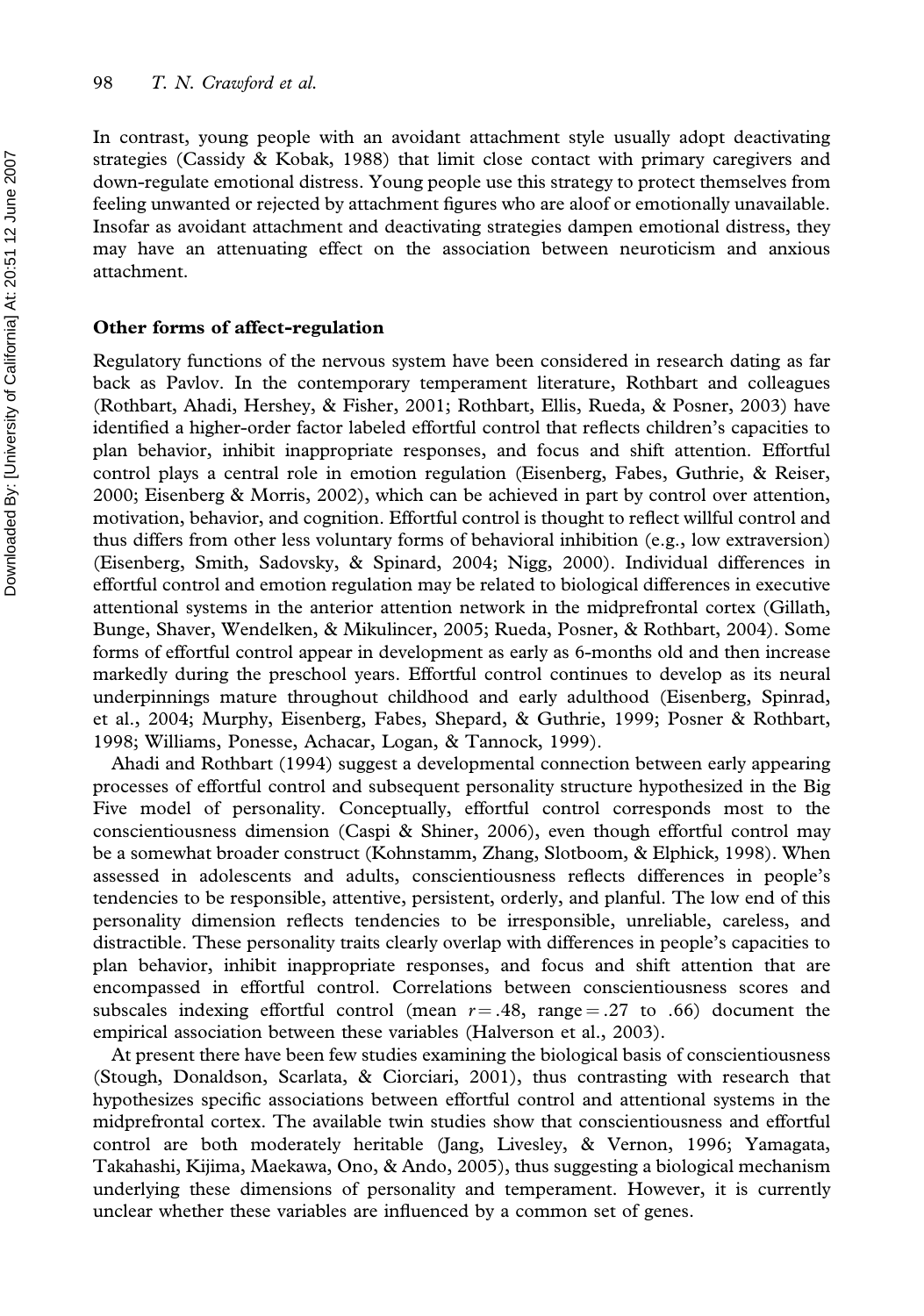For this study we hypothesized that avoidant attachment and conscientiousness each represent separate forms of affect regulation. We also predicted that each would moderate the association between neuroticism and attachment anxiety. High conscientiousness (i.e., high control over emotions) was expected to attenuate the association between neuroticism and attachment anxiety. Insofar as low conscientiousness may represent a constitutional deficit in affect regulation, it was expected to amplify the association between neuroticism and attachment anxiety. Insofar as avoidant attachment mobilizes deactivating strategies learned in close relationships, we hypothesized that it would attenuate the association between neuroticism and attachment anxiety. In people who have not learned or adopted avoidant attachment strategies, we expected that the association between neuroticism and attachment anxiety would be especially strong.

# Method

# Participants

Our sample of 287 undergraduate psychology students was 71% female, 38% Asian American, 36% Caucasian (but not Latino), 2% African American, and 2% Pacific Islander. Nine percent of the sample identified themselves as Latino (any race). Other participants (about 14% of the sample) identified themselves as international students from Asia, Latin America, and the Middle East or declined to specify their race or ethnicity. Mean age was 19.5 ( $SD = 1.5$ , range = 18 to 27). Average annual income in the participants' families was about \$50,000. Participants received credit in introductory psychology courses in exchange for completing a series of questionnaires.

# Measures

Anxious and avoidant attachment. The Experiences in Close Relationships Inventory (ECR; Brennan et al., 1998) is a standard measure of anxious and avoidant attachment that assesses each dimension with 18 items (alpha  $= .91$  and  $.94$ , respectively) scored on 7-point scales (1 = disagree strongly,  $7 =$  agree strongly). The inventory asks respondents how they experience romantic relationships in general, not just how they experience a current relationship. Items on the attachment anxiety scale assess insecurities about being abandoned, worries about not being liked enough by romantic partners, and concerns about not receiving approval and reassurance from others. Items on the avoidance scale assess discomfort when romantic partners get too close, difficulties opening up to romantic partners or depending on them, and tendencies to pull away from others.

Neuroticism and conscientiousness. The Big Five Inventory (BFI; John, Donahue, & Kentle, 1991) is a 44-item measure of the higher-order personality dimensions hypothesized in the Five Factor Model of personality. BFI scales have good internal consistency (mean alpha  $> 0.80$ , high convergent validity with other Big Five instruments developed by Costa and McCrae (1992) and Goldberg (1992) (mean  $r = .75$  and .80, respectively), and excellent test-retest reliabilities across 90 days (mean  $r = .85$ ) (Benet-Martinez & John, 1998). Neuroticism is measured with items that assess whether the respondent ''worries a lot,'' "can be tense," "gets nervous easily," "is depressed, blue," and "can be moody." Reversescored items include "remains calm in tense situations," "is emotionally stable, not easily upset,'' and ''is relaxed, handles stress well.'' Conscientiousness is measured with items that assess whether the respondent ''does a thorough job,'' ''does things efficiently,'' ''makes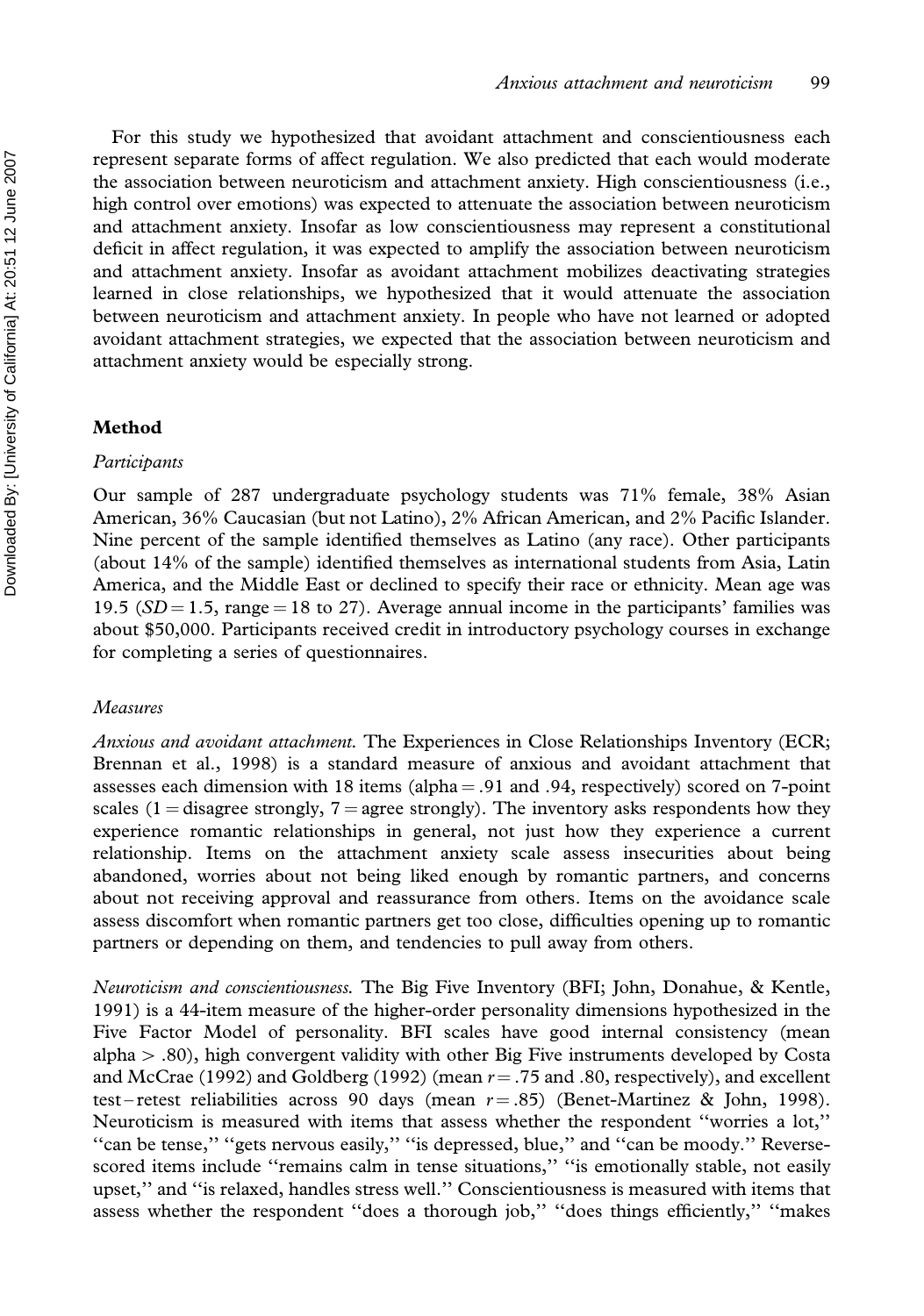plans, follows through with them," "is a reliable worker," and "perseveres until the task is finished.'' Reverse-scored items include ''is easily distracted,'' ''can be somewhat careless,'' ''tends to be lazy,'' and ''tends to be disorganized.''

# Data analyses

To facilitate interpretation of the interactions hypothesized here, attachment and personality variables were standardized with means centered at zero and standard deviations fixed to 1.00. Dummy codes (0, 1) were created for membership in any racial or ethic group comprising 5% or more of the sample. When separate variables for Asian American, Caucasian, Latino ethnic groups, and family income were entered into regression models, they were all unrelated to attachment anxiety. Gender was also unrelated to attachment anxiety as a main effect or in interaction with neuroticism, avoidant attachment, or conscientiousness. Race, ethnicity, gender, and family income were therefore dropped from models investigating the specific effects hypothesized in this study. Multiple regression models were used to assess the main effects of age, neuroticism, avoidant attachment, and conscientiousness as predictors of attachment anxiety. Separate interactions between neuroticism and avoidance and between neuroticism and conscientiousness were also included in the model.

# Results

Table I reports correlations between the two attachment dimensions and the Big Five personality traits. In absolute terms, avoidant attachment had only modest associations with anxious attachment and the Big Five personality traits (mean  $r = |23|$ ). This indicates that avoidant attachment can be differentiated from anxious attachment and the five higherorder personality traits. In contrast, attachment anxiety was clearly more associated with neuroticism ( $r = .50$ ) than with the other Big Five traits (mean  $r = |.15|$ ).

Table II reports results from multiple regression analyses. Age was negatively associated with attachment anxiety ( $\beta = -13$ ), indicating that worries about abandonment decreased with age in this college sample. There was a clear linear association between neuroticism and attachment anxiety ( $\beta = .42$ ) even when the main effects of age, conscientiousness, and avoidance were taken into account.

Figure 1 depicts how neurotic traits and avoidant attachment interacted as predictors of anxious attachment. The solid line shows how high avoidance  $(z = 1.5)$  attenuated the association between high neuroticism and high anxiety, but only when z scores for neuroticism exceeded 1.00. Below this crossover point, high avoidance was associated with more anxiety than would be expected based on neuroticism scores alone. The dashed line shows how low avoidance  $(z = -1.5)$  was associated with higher anxiety, once again, when

|  | Table I. Correlations between attachment anxiety and avoidance and Big Five personality traits. |  |  |  |  |  |  |  |  |  |  |
|--|-------------------------------------------------------------------------------------------------|--|--|--|--|--|--|--|--|--|--|
|--|-------------------------------------------------------------------------------------------------|--|--|--|--|--|--|--|--|--|--|

|                      |                    | Big Five personality traits |        |        |        |        |  |  |
|----------------------|--------------------|-----------------------------|--------|--------|--------|--------|--|--|
|                      | Attachment anxiety | N                           | н.     |        |        |        |  |  |
| Attachment anxiety   | $-$                | .50                         | $-.13$ | $-.19$ | $-.24$ | .05    |  |  |
| Attachment avoidance | .29                | .18                         | $-.30$ | $-.24$ | $-.26$ | $-.09$ |  |  |

 $N =$  neuroticism,  $E =$  extraversion,  $A =$  agreeableness,  $C =$  conscientiousness,  $O =$  openness.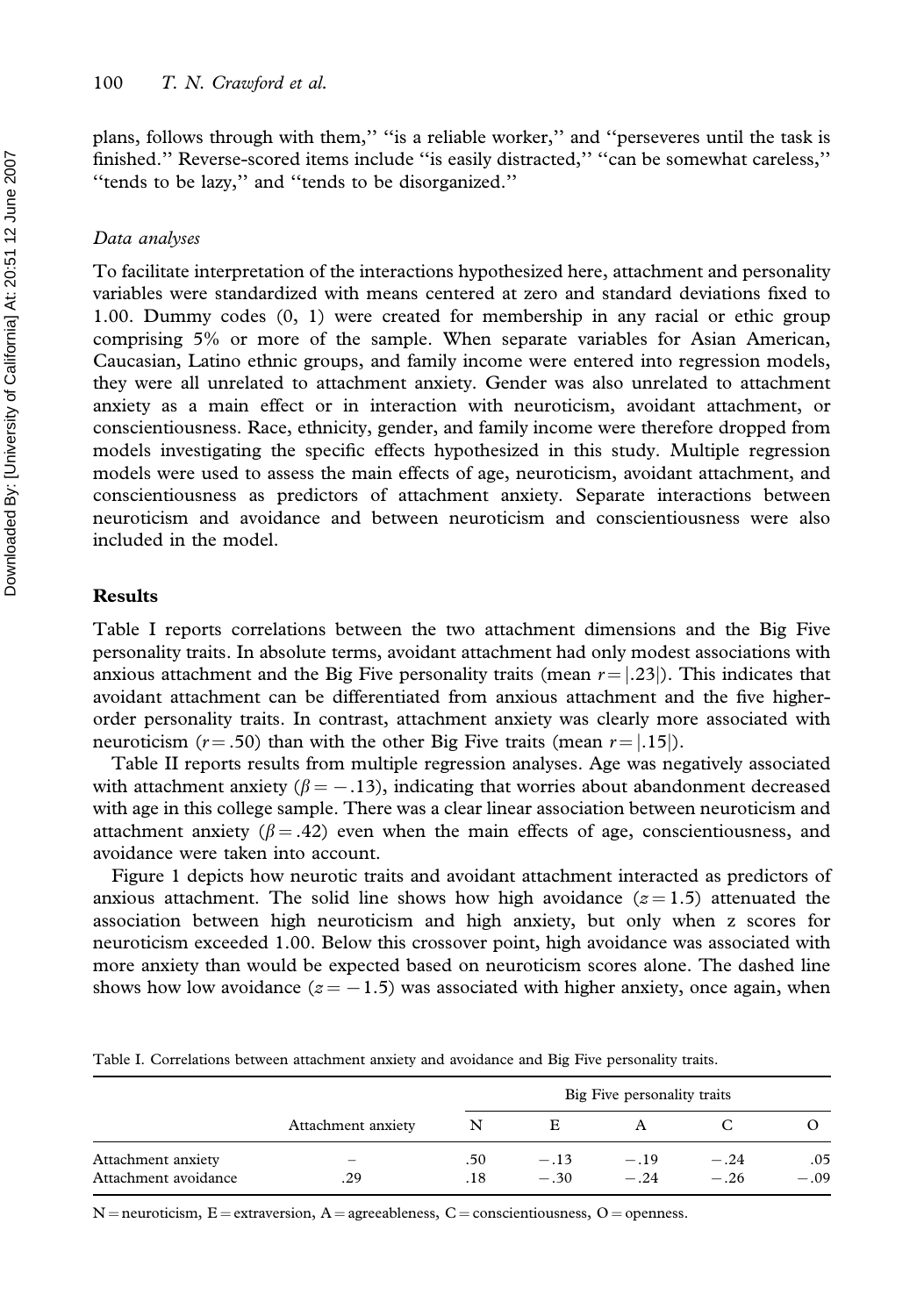|                                        | Beta (SE)       |          | D     |
|----------------------------------------|-----------------|----------|-------|
| Age                                    | $-0.086$ (.032) | $-0.131$ | 0.008 |
| Neuroticism                            | 0.417(0.052)    | 0.418    | 0.000 |
| Attachment avoidance                   | 0.174(.052)     | 0.171    | 0.001 |
| Conscientiousness                      | $-0.076$ (.052) | $-0.076$ | 0.144 |
| Neuroticism $\times$ Avoidance         | $-0.162$ (.049) | $-0.174$ | 0.001 |
| Neuroticism $\times$ Conscientiousness | $-0.162$ (.052) | $-0.158$ | 0.002 |
|                                        |                 |          |       |

Table II. Main and interaction effects of neuroticism, conscientiousness, and attachment avoidance as predictors of attachment anxiety.

 $N = 287$ ; Multiple R: 0.580; Squared multiple R: 0.336.

Adjusted squared multiple R: 0.322.



Figure 1. The relationship between neuroticism and anxious attachment is contingent on level of avoidance. *Note:* The solid line depicts high avoidance  $(z = 1.5)$  and the dashed line depicts low avoidance  $(z = -1.5)$ .

neuroticism exceeded 1.00. Otherwise, low avoidance was associated with anxiety scores below what would be expected based on neuroticism alone. The combination of low avoidance and low anxiety (i.e., secure attachment) was most likely to occur when neuroticism was also low.

Table II shows that conscientiousness had no main effect on attachment anxiety. As hypothesized, this form of self-regulation interacted with neuroticism to predict attachment anxiety. The solid line in Figure 2 shows how high conscientiousness ( $z = 1.5$ ) attenuated attachment anxiety when neuroticism was high. When neuroticism was lower, high conscientiousness was associated with higher anxiety than would be expected based on neuroticism alone. The dashed line shows how low conscientiousness  $(z = -1.5)$  increased attachment anxiety when neuroticism was high. In other words, deficits in self-regulation amplified the association between high neuroticism and high attachment anxiety. When neuroticism was lower, low conscientiousness was linked with lower levels of attachment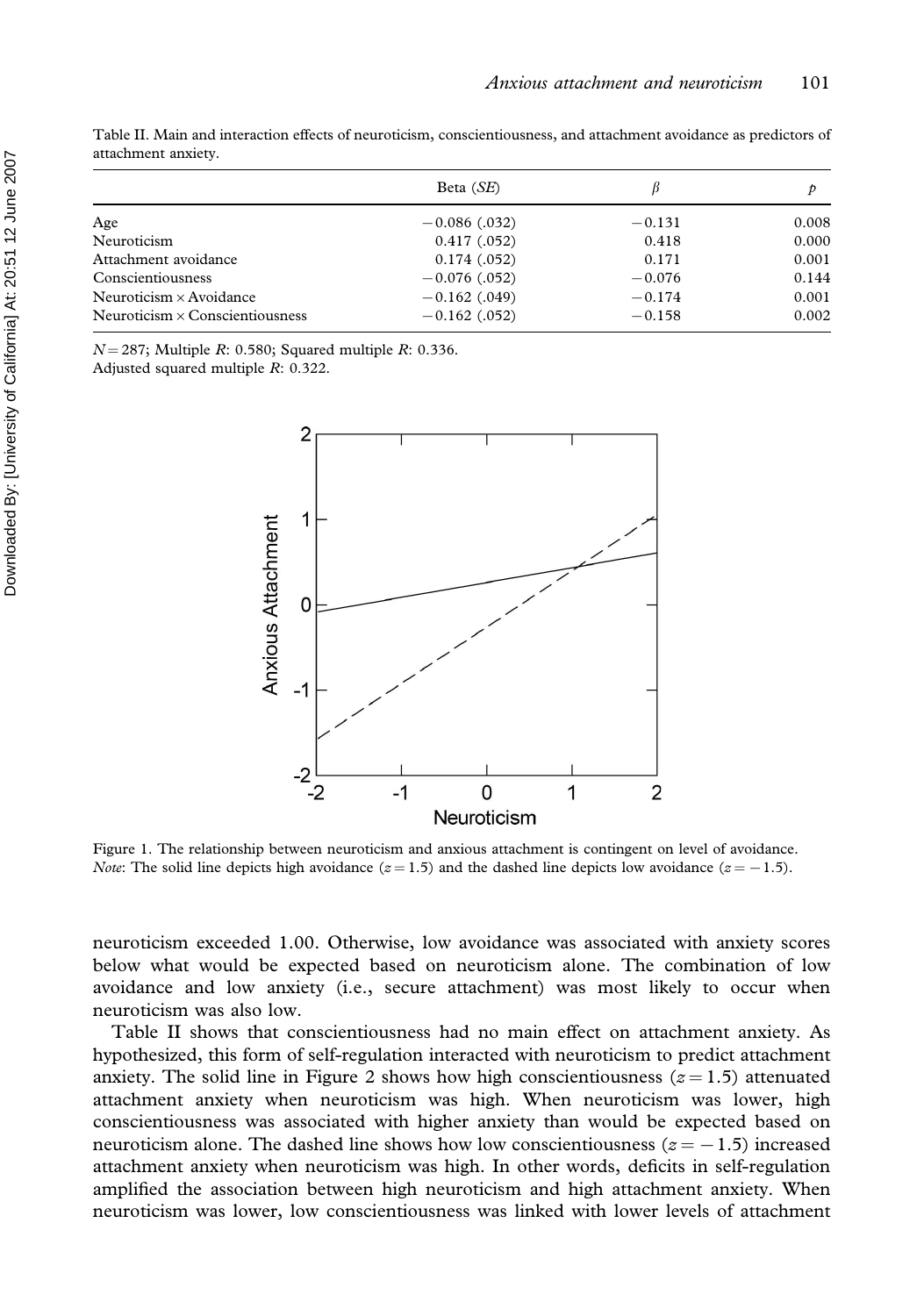

Figure 2. The relationship between neuroticism and anxious attachment is contingent on level of conscientiousness. *Note*: The solid line depicts high conscientiousness ( $z = 1.5$ ) and the dashed line depicts low conscientiousness  $(z = -1.5)$ .

anxiety. This crossover effect clearly resembles the one observed for avoidance but is a fully independent effect.

Although we specified neuroticism as a predictor variable and attachment anxiety as the dependent variable, we caution against any inferences of unidirectional causal effects in this cross-sectional study. When the same analyses were performed reversing the placement of these variables (i.e., making neuroticism the dependent variable and attachment anxiety the predictor variable interacting with avoidance and conscientiousness), they yielded crossover effects that were essentially the same as those in Figures 1 and 2. Although our data do not support any causal inferences about how attachment anxiety and neuroticism are related, they clearly demonstrate that their relationship is contingent on individual differences in avoidant attachment and conscientiousness.

# Discussion

The relation between neuroticism and anxious attachment cannot be described as a simple linear association between two variables. Our results indicate that covariation between these dimensions of personality and attachment insecurity is more dynamic and reflects the independent influence of two separate systems of affect regulation. As hypothesized in attachment theory, avoidant attachment is a learned form of affect regulation that limits exposure to attachment anxiety (Calkins, 2004; Mikulincer et al., 2003). We conceptualized conscientiousness, one of the major traits in the Five Factor Model, as a separate form of self-regulation that further moderates the association between neuroticism and attachment anxiety. To our knowledge, conscientiousness has not been investigated previously as a moderator of the relationship between self-reported attachment anxiety and neuroticism.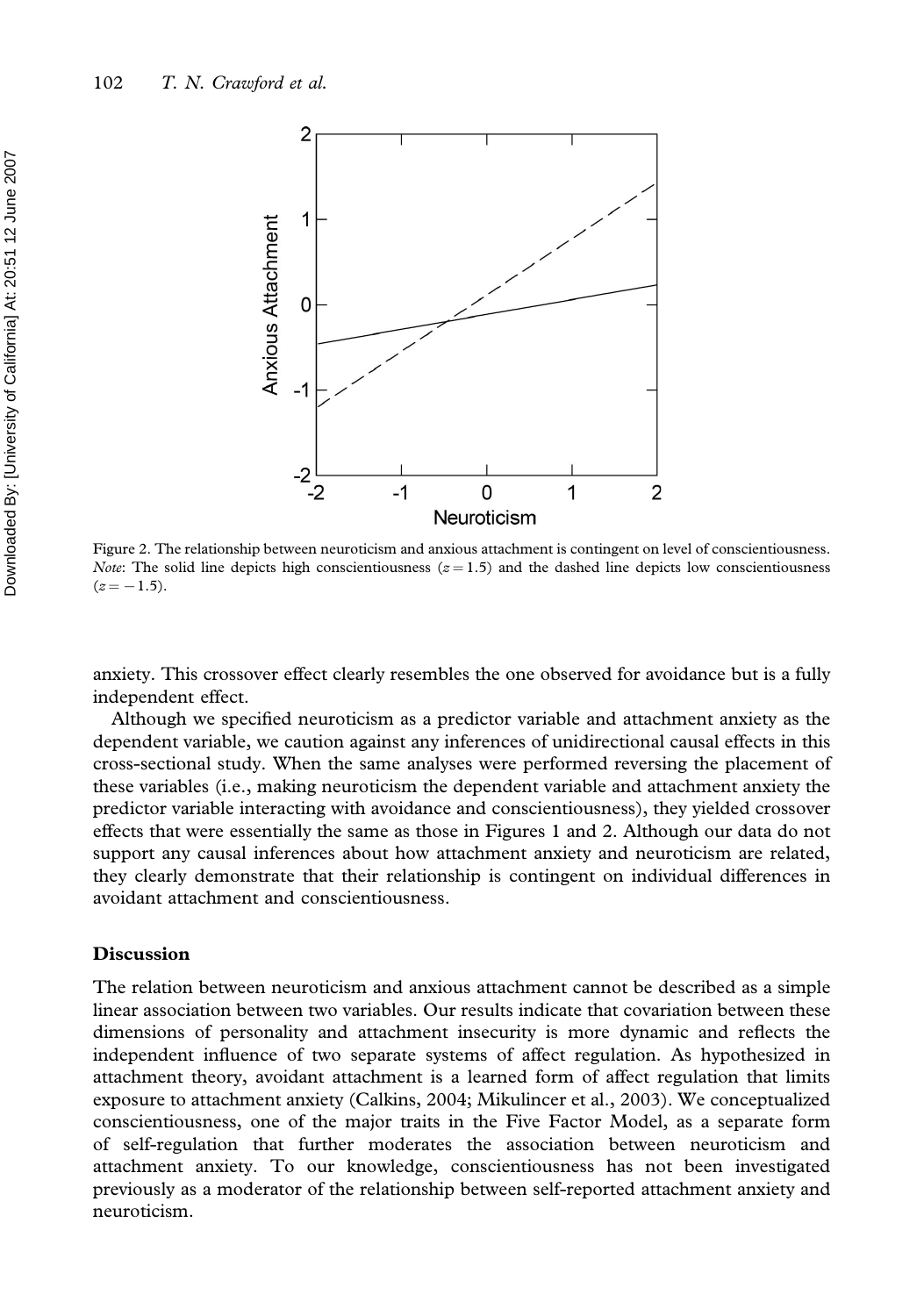### Attachment anxiety and neuroticism

Before discussing affect regulation effects, it is worth considering what might explain the main linear association between attachment anxiety and neuroticism. Insofar as neuroticism increases susceptibility to negative affect, it may also lead to more frequent activation of the attachment system. In other words, people high in neuroticism may experience a greater need for comfort from attachment figures and perhaps also worry more about its availability. In the Strange Situation and AAI literature, attachment anxiety is often traced to insecurely attached parents who provide inconsistent or unpredictable parenting (Fonagy, Steele, & Steele, 1991; van IJzendoorn, 1995), thereby creating an emotional environment that generates or reinforces attachment anxiety in children. Neuroticism may also be influenced by disturbances within the family environment. Dysfunctional parenting may contribute to elevated internalizing symptoms in children (Berg-Nielsen, Vikan, & Dahl, 2002), which include anxiety, sadness, and other manifestations of neuroticism and negative affectivity (Anthony, Lonigan, Hooe, & Phillips, 2002). Heritable factors may also play a role in the association between attachment anxiety and neuroticism. As noted above, shared genetic effects accounted for approximately 63% of the association between anxious attachment and traits indexing emotional dysregulation, a dimension of personality disorder closely related to neuroticism (Crawford et al., 2007). Although further twin research is needed, it is plausible that genetic effects influencing the personality trait of neuroticism will be shared with those that influence attachment anxiety. When heritable effects and interpersonal experiences are combined, they may have mutually reinforcing effects that strengthen the association between attachment anxiety and neuroticism.

# Avoidant attachment

As depicted in Figure 1, avoidant attachment moderated anxiety about being abandoned or rejected when neuroticism was high. In people with high neuroticism scores, high avoidance thus appeared to down-regulate these anxieties. This finding is consistent with the idea that people avoid becoming too close to others as a way to limit exposure to attachment anxiety, especially when caregivers or romantic partners are distant or unavailable. However, Figure 1 shows that high avoidance helped to down-regulate anxiety only when neuroticism reached a certain threshold. Below that crossover point, high avoidance was associated with higher anxiety than would be expected based on neuroticism alone. This effect probably cannot be explained solely by the dynamic relationship between the personality and attachment variables considered here. Instead, difficulties in close relationships that went unmeasured in this study may account for relative elevations in anxiety and avoidance that occurred when neuroticism was low.

Low avoidance, conversely, was associated with a net increase in attachment anxiety when neuroticism exceeded the crossover threshold. If neurotic people lack effective interpersonal strategies to reduce attachment anxiety, worries about abandonment may become amplified. These elevations in attachment anxiety may reflect hyperactivating strategies (Cassidy & Kobak, 1988) that tend to exacerbate abandonment fears instead of containing them. In contrast, anxiety was lowest when neuroticism and avoidance were both low. If low neuroticism means lower exposure to negative affect, then lower stress will be placed on the attachment system and that may make it easier to maintain secure attachment (low anxiety and low avoidance).

Based on the twin data currently available, avoidant attachment appears to be attributable only to shared experiences within the family and other environmental effects (Crawford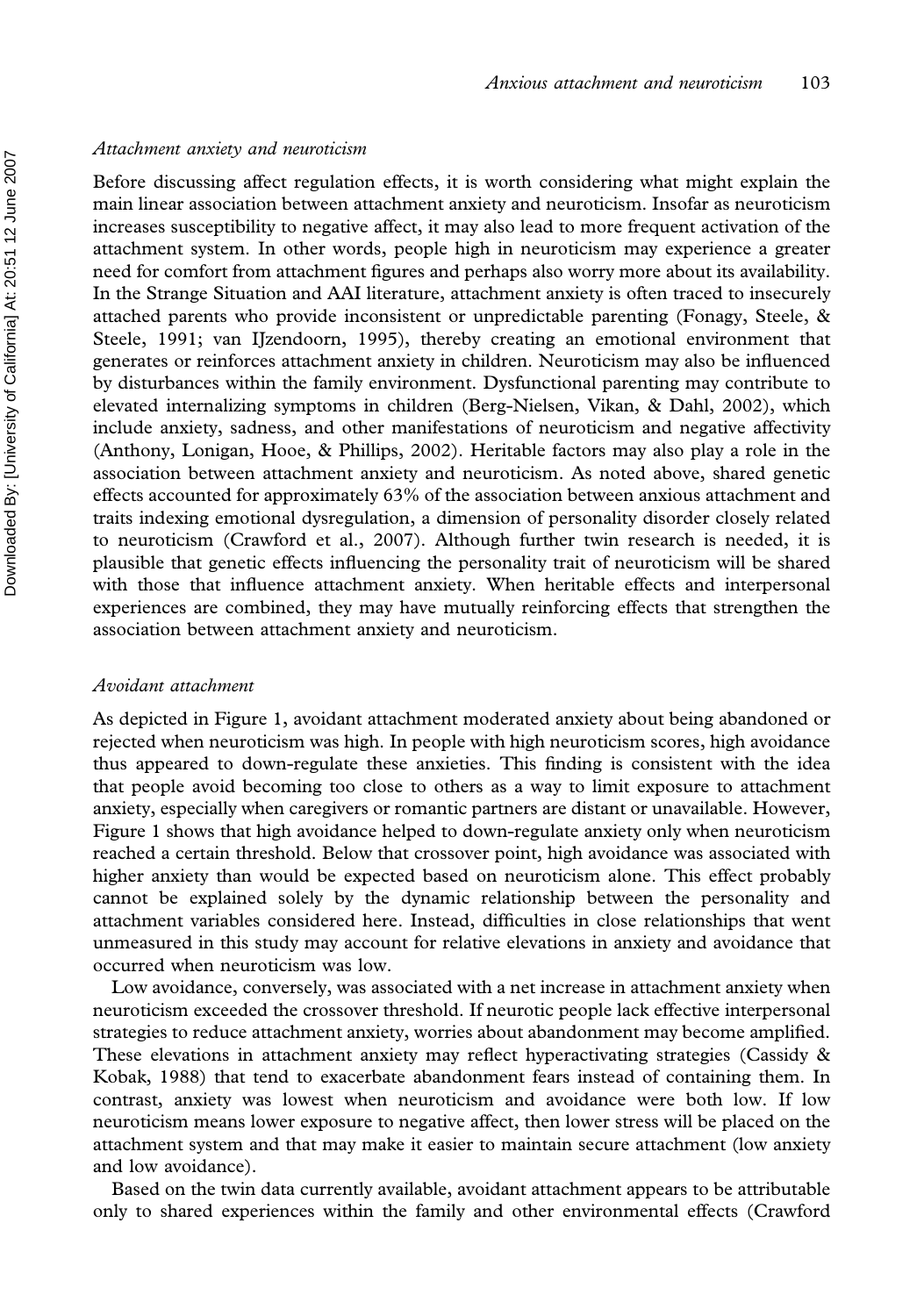et al., 2007). This finding is consistent with attachment theory's expectation that socially mediated factors learned within the family contribute to the formation and maintenance of avoidant attachment as an affect regulation strategy. This finding also suggests that avoidance is an interpersonal form of affect regulation that may differentiate it from conscientiousness and effortful control. We know that conscientiousness and effortful control are influenced by genetic factors (Jang et al., 1996; Yamagata et al., 2005); as such, they may represent an affect regulation system that is more biologically mediated than avoidant attachment. However, further research into conscientiousness is needed to confirm that it develops out of emotion regulation associated with effortful control in infants and children; additional research is also needed to determine whether any specific biological mechanisms mediate the association between these variables.

#### Conscientiousness

As illustrated in Figure 2, high conscientiousness (i.e., high control over negative emotions) attenuated the association between neuroticism and anxious attachment. Like effortful control in temperament research, conscientiousness appears to encompass individual differences in voluntary self-control as well as differences in attention (vs. distractibility) that are thought to play roles in self-regulation (Caspi & Shiner, 2006). The interaction between neuroticism and conscientiousness had a crossover effect similar to neuroticism's interaction with avoidant attachment. When compared with high avoidance, however, high conscientiousness appears to limit elevations in attachment anxiety across a wider range of neuroticism scores. Attenuation effects associated with high conscientiousness occurred when z scores for neuroticism were above  $-0.5$ , whereas attenuation from high avoidance occurred only when z scores for neuroticism exceeded 1.0. Attenuating effects associated with conscientiousness thus occurred well within the normal range of neuroticism whereas attenuation attributable to avoidance began only when neuroticism was more elevated.

Below the crossover point in Figure 2, high conscientiousness was associated with higher attachment anxiety than expected based on neuroticism alone. This suggests that high conscientiousness may sometimes be detrimental to attachment security, just as it can be detrimental to performance in certain contexts (Tett & Burnett, 2003; Yeo & Neal, 2004). If self-control manifests in excessive caution, for instance, it might contribute to higher levels of attachment anxiety when neuroticism is low. On the other hand, it could be that increases in attachment anxiety cause people to become more cautious. In any event, attachment anxiety levels may not be problematic in this context insofar as they still remain below mean levels in Figure 2 when neuroticism is low.

Low conscientiousness may be comparable to low avoidance insofar as it reflects a reduced capacity for affect regulation. The absence of voluntary control over emotions may result in a maximal effect of neuroticism on anxious attachment because there are few selfregulatory resources available to restrain it. It could be that distractibility (i.e., low attention) interferes with affect regulation if one upsetting experience triggers other upsetting experiences encountered in close relationships, thereby making attachment anxiety more diffuse. Once again, the observed increase in anxiety occurred only when neuroticism exceeded the crossover point in Figure 2. Below that threshold, low conscientiousness was accompanied by net reductions in attachment anxiety. It may be that when neuroticism and anxious attachment are both low, self-control may not be necessary or at times may even get in the way.

Statistically, neuroticism's separate interactions with conscientiousness and avoidance represent fully independent effects. In reality, there is likely to be some overlap between the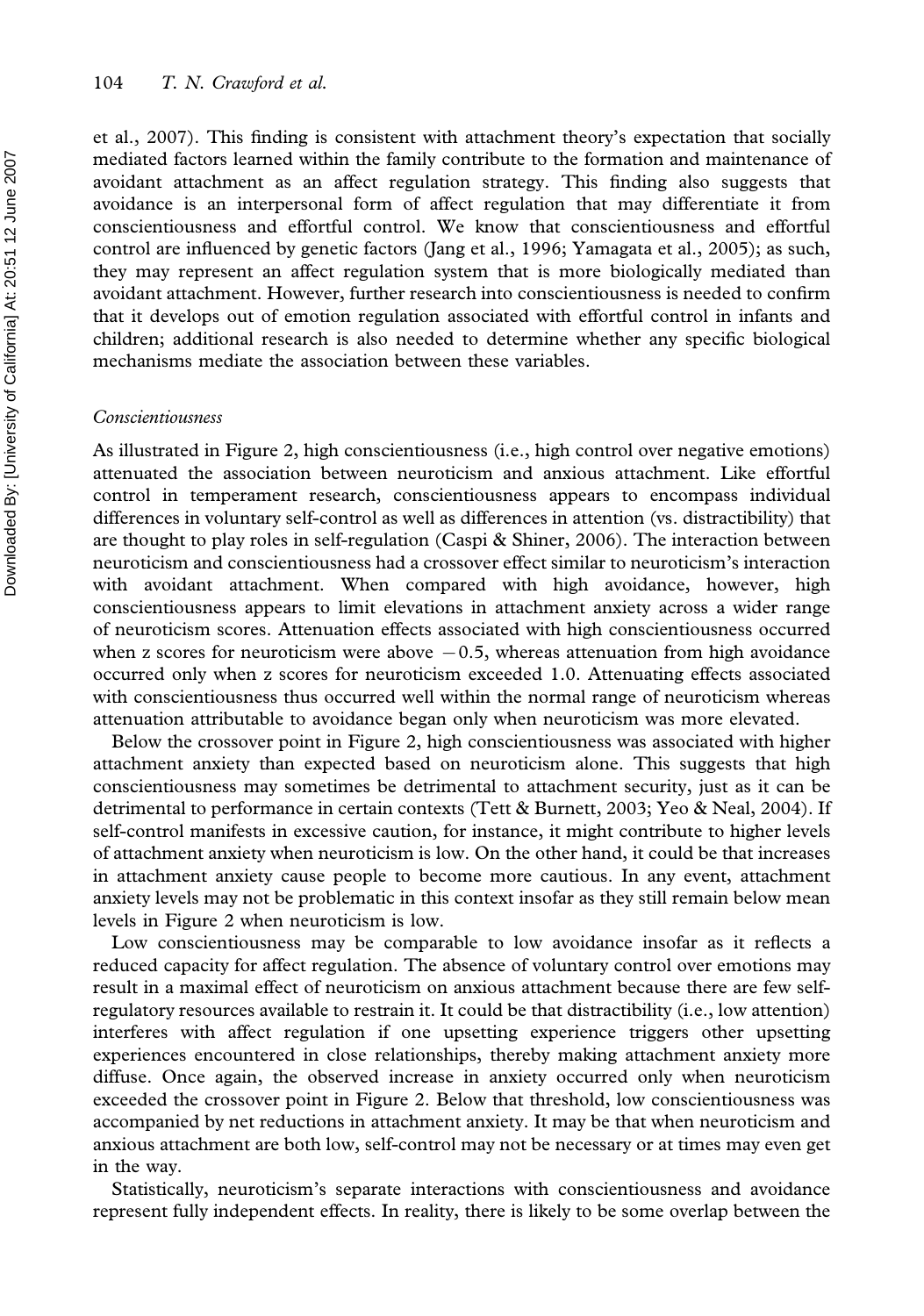moderating effects of conscientiousness and avoidant attachment. For example, deactivating strategies in avoidant attachment may mobilize behaviors requiring voluntary self-control (e.g., deliberate distancing behaviors) even when their underlying motivation, as hypothesized in attachment theory, may be unconscious. Given such overlap it may be difficult at times to separate out the moderating influences associated with avoidant attachment and conscientiousness.

### Developmental considerations

This cross-sectional sample of college students provides information about the transitional period between late adolescence and early adulthood. As such, it is unclear whether the dynamic effects of affect regulation reported here will also be found in other developmental periods. Given how developmental changes in effortful control emerge starting in infancy and extend into early adulthood (Eisenberg, Spinrad, et al., 2004; Murphy et al., 1999; Posner & Rothbart, 1998; Williams et al., 1999), it is unclear when the corresponding neural systems are mature enough to moderate attachment anxiety's relationship with neuroticism or its earlier manifestation in negative affectivity. Children may initially rely on socially mediated co-regulation of affect while biologically mediated effortful control emerges developmentally and then evolve into the broad personality trait of conscientiousness. As voluntary control over negative emotion gradually matures throughout childhood and adolescence, it may enable young people to become more autonomous in their relationships with key attachment figures. However, if one system of affect regulation becomes dysfunctional, more reliance may be shifted onto the other system for controlling negative affect. In the absence of one or the other system, young people may become inflexible in how they regulate affect when only one system is functionally available to them.

### Significance and limitations

This study shows that the relationship between neuroticism and anxious attachment is influenced by multiple factors that appear to operate at different levels of analysis. Our research focused on separate systems of affect regulation and the moderating effects they have on the association between anxious attachment and neuroticism. There may be mediating factors as well that could include specific mechanisms attributable to genetic effects, socially acquired expectations about relationships, and the external influence of caregivers or romantic partners: factors that were not assessed in the present study.

Based on evidence that genetic factors contribute to individual differences in conscientiousness and effortful control but not attachment avoidance, we speculate that affect regulation associated with these constructs may be more biologically mediated, and that avoidance attachment may be more socially mediated instead. It is important to note, however, that twin studies show that effortful control and conscientiousness are only partially heritable (Goldsmith, Buss, & Lemery, 1997; Jang et al., 1996). Some specific social factors have been implicated in the development of effortful control, e.g., authoritarian parenting in Chinese families (Zhou, Eisenberg, Wang, & Reiser, 2004). Co-regulation of affect through avoidant attachment, in turn, is not exclusively mediated by interpersonal experiences. Attachment insecurity is closely linked with the expectations people form about caregivers or romantic partners, and these mental representations must be implemented in neural systems, presumably those that are involved in learning and memory. As such, neither form of affect regulation investigated here is exclusively biological or exclusively interpersonal. In relative terms, however, interpersonal factors appear more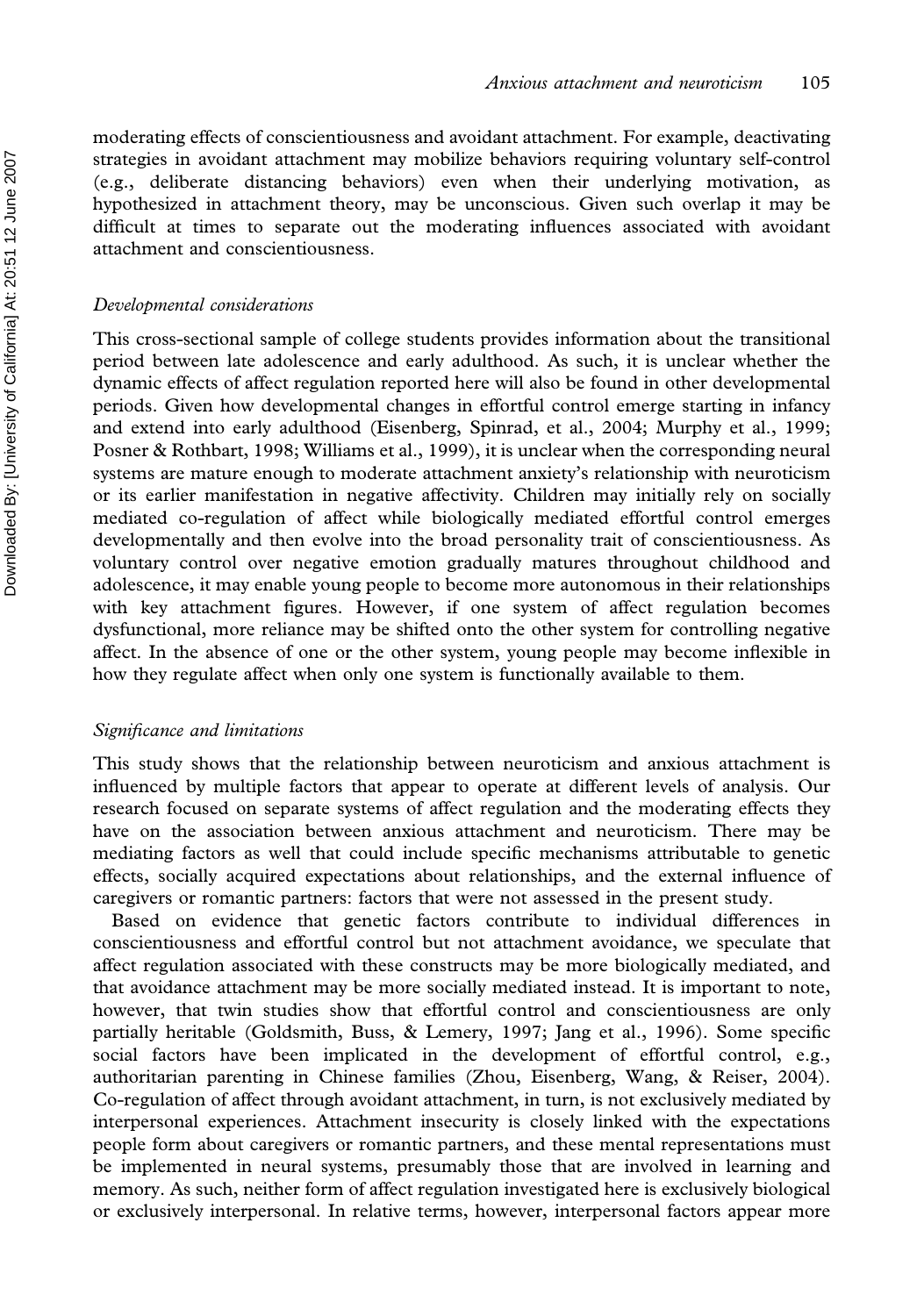pronounced in co-regulation of affect in close relationships. Although more research is needed, it may be that biological or constitutional factors are more salient in conscientiousness and effortful control.

Our findings were based on a college sample, thus leaving it unclear whether our results will generalize to other populations. Although our sample was predominantly female (71%), there was no evidence of any gender differences in main effects or interactions predicting anxious attachment. (This absence of gender differences has been the rule in attachment research.) Because we used brief measures of neuroticism and conscientiousness, which are higher-order factors in the Five Factor Model, we cannot specify which lower-order facets contribute to the observed effects and which ones are unrelated. Future research is needed for finer grained analyses of the moderating effects we observed. Finally, our findings were based on self-report measures of attachment styles; additional research is also needed to determine if similar findings can be observed using interview-based assessments of attachment using the AAI.

# Concluding remarks

When critics argue that questionnaire measures of anxious attachment assess a construct that is too similar to neuroticism, they appear to be questioning whether the unique explanatory power of attachment theory will be lost if one of its key dimensions is encompassed by the Five Factor Model of personality. Despite the popularity and utility of the Five Factor Model, it is important to recognize that its higher-order factors are so broadly defined that they often fail to account for interesting individual differences in human experience that are important to understand. It is worth recalling that personality encompasses more than higher-order traits like neuroticism and its facets; it also includes the attachment styles we investigated here as well as personal goals, coping styles, defensive styles, motives, life stories, identities, and various other individual characteristic (McAdams, 1995). We argue that different components of personality are likely to be interwoven in dynamic ways and that they function optimally when they are organized in a flexible and adaptive manner. However, individual components may become bound and inflexible if they conflict with each other, or they may combine in mutually reinforcing ways that are difficult to contain if affect-regulation systems function poorly or fail. Accordingly, knowing that anxious attachment and neuroticism covary may tell us very little if we do not also understand how they interact with avoidant attachment and conscientiousness and the regulatory processes they represent.

### References

- Ahadi, S. A., & Rothbart, M. K. (1994). Temperament, development, and the Big Five. In D. F. Halverson, G. A. Kohnstamm, A. Geldolph, & R. P. Martin (Eds.), The developing structure of temperament and personality from infancy to adulthood (pp. 189 – 207). Hillsdale, NJ: Lawrence Erlbaum Associates, Inc.
- Ainsworth, M. D. S., Blehar, M. C., Waters, E., & Wall, S. (1978). Patterns of attachment: A psychological study of the Strange Situation. Hillsdale, NJ: Erlbaum.
- Anthony, J. L., Lonigan, C. J., Hooe, E. S., & Phillips, B. M. (2002). An affect-based, hierarchical model of temperament and its relations with internalizing symptomatology. Journal of Clinical Child and Adolescent Psychology, 31, 480 – 490.
- Bartholomew, K., & Shaver, P. R. (1998). Methods of assessing adult attachment: Do they converge? In J. A. Simpson & W. S. Rholes (Eds.), Attachment theory and close relationships (pp. 25 – 45). New York: Guilford Press.
- Benet-Martinez, V., & John, O. P. (1998). Los cinco grandes across cultures and ethnic groups: Multitrait multimethod analysis of the Big Five in Spanish and English. *Journal of Personality & Social Psychology*, 75, 729 – 750.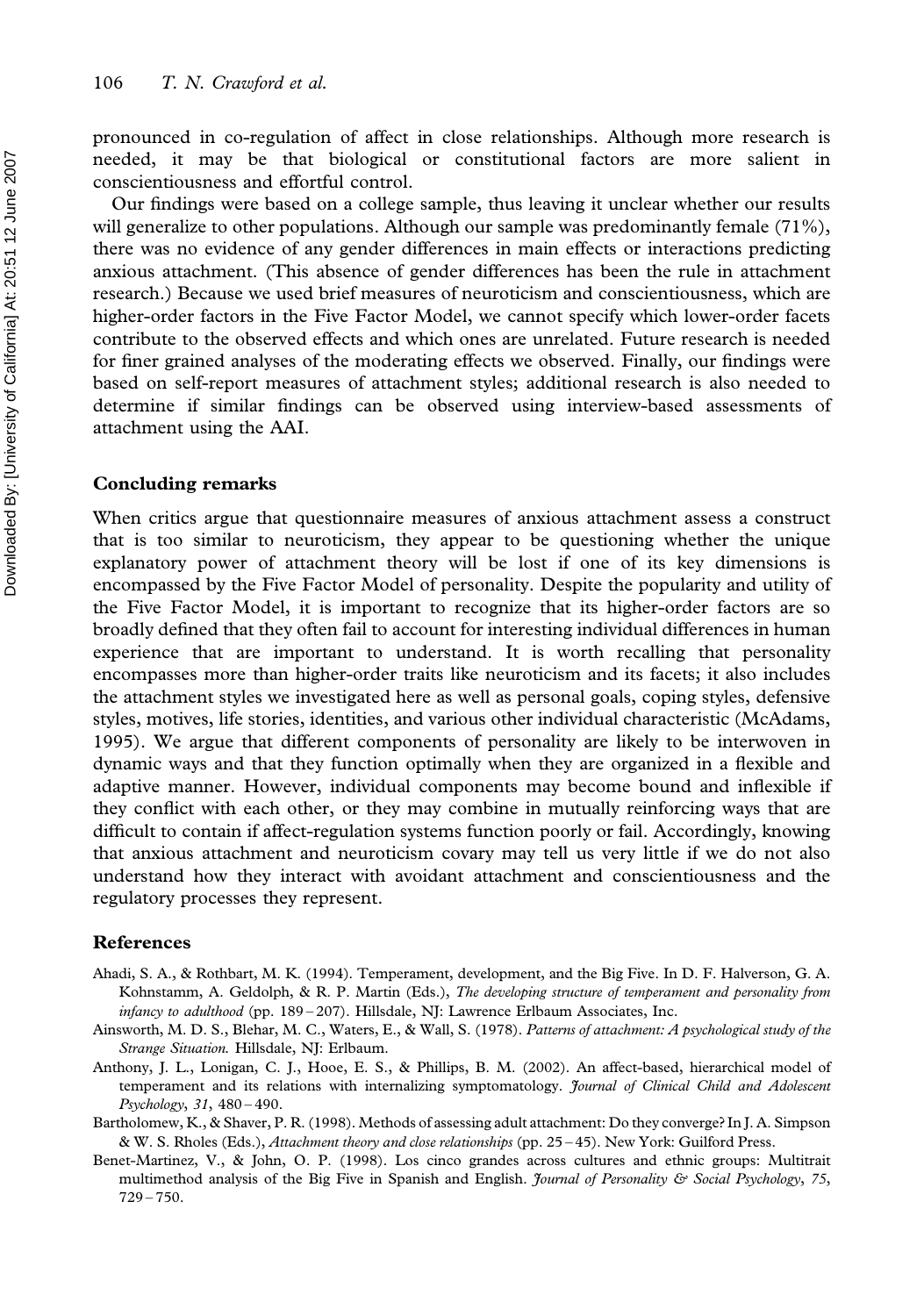- Berg-Nielsen, T. S., Vikan, A., & Dahl, A. A. (2002). Parenting related to child and parental psychopathology: A descriptive review of the literature. Clinical Child Psychology and Psychiatry, 7, 529 – 552.
- Bowlby, J. (1973). Attachment and loss. Vol. 2: Separation: Anxiety and anger. New York: Basic Books.
- Bowlby, J. (1980). Attachment and loss. Vol. 3: Loss: Sadness and depression. New York: Basic Books.
- Bowlby, J. (1982). Attachment and loss. Vol. 1: Attachment (2nd ed.). New York: Basic Books (Original work published 1969).
- Brennan, K. A., Clark, C. L., & Shaver, P. R. (1998). Self-report measurement of adult attachment: An integrative approach. In J. A. Simpson & W. S. Rhodes (Eds.), *Attachment theory and close relationships* (pp.  $46-76$ ). New York: Guildford Press.
- Calkins, S. (2004). Early attachment processes and the development of emotional self-regulation. In R. F. Baumeister & K. D. Vohs (Eds.), Handbook of self-regulation: Research, theory, and applications (pp. 324–339). New York: Guilford.
- Caspi, A., & Shiner, R. L. (2006). Personality development. In N. Eisenberg, W. Damon, & R. M. Lerner (Eds.), Handbook of child psychology, Vol. 3. Social, emotional, and personality development (6th edition, pp. 300–365). Hoboken, NJ: John Wiley & Sons.
- Cassidy, J., & Kobak, R. R. (1988). Avoidance and its relation to other defensive processes. In J. Belsky & T. Nezworski (Eds.), Clinical implications of attachment (pp. 300 – 323). Hillsdale, NJ: Erlbaum.
- Clark, L. A., Watson, D., & Mineka, S. (1994). Temperament, personality and the mood and anxiety disorders. Journal of Abnormal Psychology, 103, 103 – 116.
- Connell, J. P., & Goldsmith, H. H. (1982). A structural modeling approach to the study of attachment and Strange Situation behaviors. In R. N. Emde & R. J. Harmon (Eds.), The development of attachment and affiliative systems (pp. 213 – 243). New York: Plenum.
- Costa, P. T., & McCrae, R. R. (1992). The Revised NEO Personality Inventory (NEO-PI-R) and the NEO Five-Factor Inventory (NEO-FFI) professional manual. Odessa, FL: Psychological Assessment Resources.
- Crawford, T. N., Livesley, W. J., Jang, K. L., Shaver, P. R., Cohen, P., & Ganiban, J. (2007). Insecure attachment and personality disorder: A twin study of adults. *European Journal of Personality*, 21, 191 – 208.
- Crowell, J. A., & Treboux, D. (1995). A review of adult attachment measures: Implications for theory and research. Social Development, 4, 294 – 327.
- Eisenberg, N., Fabes, R. A., Guthrie, I. K., & Reiser, M. (2000). Dispositional emotionality and regulation: Their role in predicting quality of social functioning. *Journal of Personality and Social Psychology*, 78, 136–157.
- Eisenberg, N., & Morris, A. S. (2002). Children's emotion regulation. In R. Kail (Ed.), Advances in child development and behavior (Vol. 30, pp. 90 – 229). Amsterdam: Academic Press.
- Eisenberg, N., Smith, C. L., Sadovsky, A., & Spinard, T. L. (2004). Effortful control: Relations with emotion regulation, adjustment, and socialization in childhood. In R. F. Baumeister & K. D. Vohs (Eds.), *Handbook of* self-regulation: Research, theory, and applications (pp. 259 - 282). New York: Guilford.
- Eisenberg, N., Spinrad, T. L., Fabes, R. A., Reiser, M., Cumberland, A., Shepard, S. A., et al. (2004). The relations of effortful control and impulsivity to children's resiliency and adjustment. Child Development, 75,  $25 - 46$
- Fonagy, P., Steele, H., & Steele, M. (1991). Maternal representations of attachment during pregnancy predict the organization of infant – mother attachment at one year of age. Child Development, 62, 891 – 905.
- Fraley, R. C., & Spieker, S. J. (2003). Are infant attachment patterns continuously or categorically distributed? A taxometric analysis of Strange Situation behavior. Developmental Psychology, 39, 387 – 404.
- George, C., Kaplan, N., & Main, M. (1985). Adult attachment interview. Unpublished manuscript, University of California, Berkeley.
- Gillath, O., Bunge, S. A., Shaver, P. R., Wendelken, C., & Mikulincer, M. (2005). Attachment-style differences and ability to suppress negative thoughts: Exploring the neural correlates. NeuroImage, 28, 835 – 847.
- Goldberg, L. R. (1992). The development of markers for the Big-Five factor structure. Psychological Assessment, 4,  $26 - 42.$
- Goldsmith, H. H., Buss, K. A., & Lemery, K. S. (1997). Toddler and childhood temperament: expanded content, stronger genetic evidence, new evidence for the importance of environment. Developmental Psychology, 33, 891 – 905.
- Halverson, C. F., Havill, V. L., Deal, J., Baker, S. R., Victor, J. B., Pavlopoulos, V., et al. (2003). Personality structure as derived from parental ratings of free descriptions of children: the inventory of child individual differences. Journal of Personality, 71, 995-1026.
- Jang, K. L., & Livesley, W. J. (1999). Why do measures of normal and disordered personality correlate? A study of genetic comorbidity. Journal of Personality Disorders, 13, 10-17.
- Jang, K. L., Livesley, W. J., & Vernon, P. A. (1996). Heritability of the big five personality dimensions and their facets: a twin study. Journal of Personality, 64, 577-591.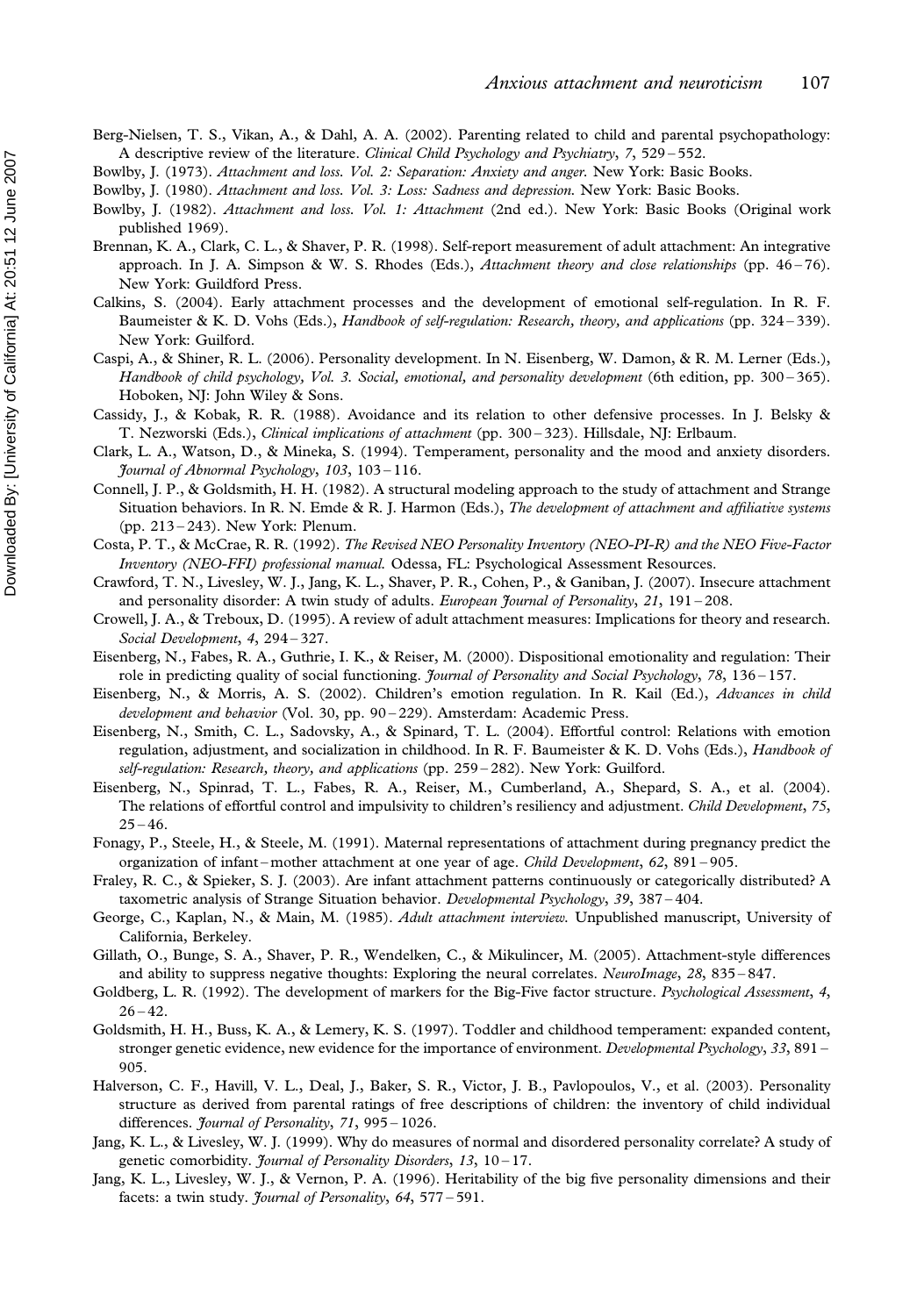- John, O. P., Donahue, E. M., & Kentle, R. L. (1991). The Big Five Inventory: Version 4a and 54. Berkeley, CA: University of California, Berkeley Institute of Personality and Social Research.
- John, O. P., & Srivastava, S. (1999). The big five trait taxonomy: History, measurement, and theoretical perspectives. In L. A. Pervin & O. P. John (Eds.), Handbook of personality: Theory and research (2nd ed., pp. 102 – 138). New York: Guilford Press.
- Kohnstamm, G. A., Zhang, Y., Slotboom, A.-M., & Elphick, E. (1998). A developmental integration of conscientiousness from childhood to adulthood. In G. A. Kohnstamm, C. F. Halverson, Jr., I. Mervielde, & V. L. Havill (Eds.), Parental descriptions of child personality: Developmental antecedents of the Big Five? (pp. 65 – 84). Mahwah, NJ: Erlbaum.
- McAdams, D. P. (1995). What do we know when we know a person? *Journal of Personality*, 63, 365 376.
- McCrae, R. R., & Costa, P. T. (1999). A five-factor theory of personality. In L. A. Pervin & O. P. John (Eds.), Handbook of personality: Theory and research (2nd ed., pp. 139–153). New York: Guilford Press.
- Mikulincer, M., Gillath, O., & Shaver, P. R. (2002). Activation of the attachment system in adulthood: Threatrelated primes increase the accessibility of mental representations of attachment figures. *Journal of Personality* and Social Psychology, 83, 881 – 895.
- Mikulincer, M., & Shaver, P. R. (2003). The attachment behavioral system in adulthood: Activation, psychodynamics, and interpersonal processes. In M. P. Zanna (Ed.), Advances in experimental social psychology (Vol. 35, pp. 53 – 152). New York: Academic Press.
- Mikulincer, M., Shaver, P. R., & Pereg, D. (2003). Attachment theory and affect regulation: The dynamics, development, and cognitive consequences of attachment-related strategies. Motivation and Emotion, 2, 77 – 102.
- Murphy, B. C., Eisenberg, N., Fabes, R. A., Shepard, S., & Guthrie, I. K. (1999). Consistency and change in children's emotionality and regulation: A longitudinal study. *Merrill-Palmer Ouarterly*, 46, 413–444.
- Nigg, J. T. (2000). Inhibition/disinhibition in developmental psychopathology: Views from cognitive and personality psychology and a working inhibition taxonomy. Psychological Bulletin, 126, 220 – 246.
- Noftle, E. E., & Shaver, P. R. (2006). Attachment dimensions and the big five personality traits as predictors of close relationship outcomes. Journal of Research in Personality, 40, 179-208.
- Posner, M. I., & Rothbart, M. K. (1998). Attention, self-regulation, and consciousness. Transactions of the Philosophical Society of London, B, 1915-1927.
- Rothbart, M. K., Ahadi, S. A., Hershey, K. L., & Fisher, P. (2001). Investigations of temperament at three to seven years: The Children's Behavior Questionnaire. Child Development, 72, 1394-1408.
- Rothbart, M. K., & Bates, J. E. (1998). Temperament. In W. Damon & N. Eisenberg (Eds.), Handbook of child psychology: Social, emotional, and personality development (5th ed., pp. 105 – 176). New York: John Wiley & Sons.
- Rothbart, M. K., Ellis, L. K., Rueda, M. R., & Posner, M. I. (2003). Developing mechanisms of temperamental effortful control. Journal of Personality, 71, 1113-1143.
- Rueda, M. R., Posner, M. I., & Rothbart, M. K. (2004). Attentional control and self-regulation. In R. F. Baumeister & K. D. Vohs (Eds.), Handbook of self-regulation: Research, theory, and applications (pp. 283–300). New York: Guilford.
- Schroeder, M. L., Wormworth, J. A., & Livesley, W. J. (2002). Dimensions of personality disorder and the fivefactor model of personality. In P. J. Costa, Jr., & T. A. Widiger (Eds.), Personality disorders and the five-factor model of personality (2nd ed., pp. 149 – 160). Washington, DC: American Psychological Association.
- Shaver, P. R., & Mikulincer, M. (2002a). Attachment-related psychodynamics. Attachment and Human Development, 4, 133 – 161.
- Shaver, P. R., & Mikulincer, M. (2002b). Dialogue on adult attachment: Diversity and integration. Attachment and Human Development, 4, 243 – 257.
- Shaver, P. R., & Mikulincer, M. (2004). What do self-report attachment measures assess? In W. S. Rholes & J. A. Simpson (Eds.), Adult attachment: Theory, research, and clinical implications (pp. 17-54). New York: Guilford.
- Stough, C., Donaldson, C., Scarlata, B., & Ciorciari, J. (2001). Psychophysiological correlates of the NEO PI-R openness, agreeableness and conscientiousness: Preliminary results. International Journal of Psychophysiology, 41,  $87 - 91$ .
- Tellegen, A. (1985). Structure of mood and personality and their relevance to assessing anxiety, with an emphasis on self-report. In A. H. Tuma & J. D. Maser (Eds.), Anxiety and the anxiety disorders (pp. 681-706). Hillsdale, NJ: Erlbaum.
- Tett, R. P., & Burnett, D. D. (2003). A personality trait-based interactioist model of job performance. *Journal of* Applied Psychology, 88, 500-517.
- Thompson, R. A., Connell, J. P., & Bridges, L. J. (1988). Temperament, emotion, and social interactive behavior in the strange situation: a component process analysis of attachment system functioning. Child Development, 59, 1102 – 1110.